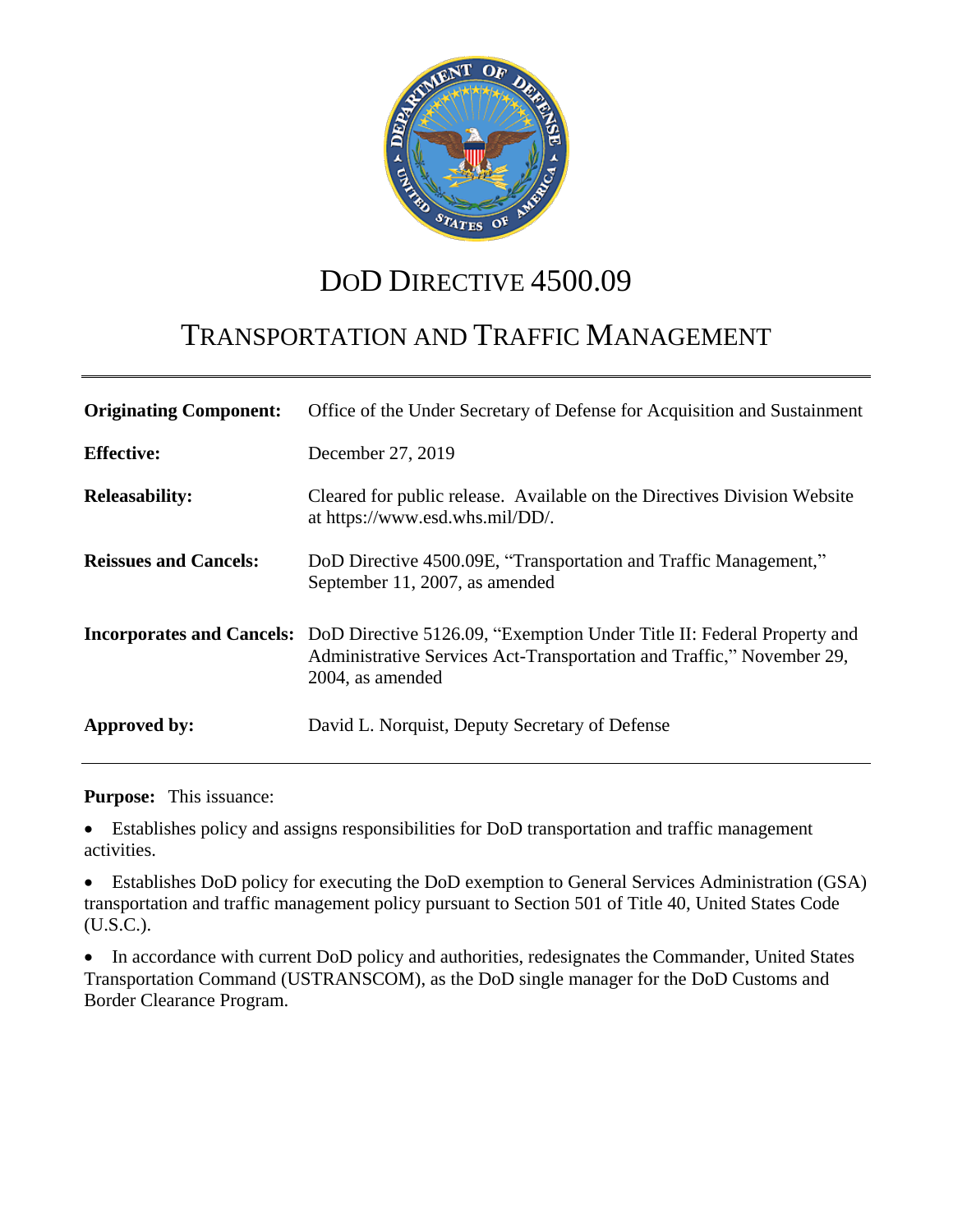## **TABLE OF CONTENTS**

| 2.1. Under Secretary of Defense for Acquisition and Sustainment (USD(A&S)) 6 |  |
|------------------------------------------------------------------------------|--|
|                                                                              |  |
|                                                                              |  |
|                                                                              |  |
|                                                                              |  |
|                                                                              |  |
|                                                                              |  |
|                                                                              |  |
|                                                                              |  |
|                                                                              |  |
|                                                                              |  |
|                                                                              |  |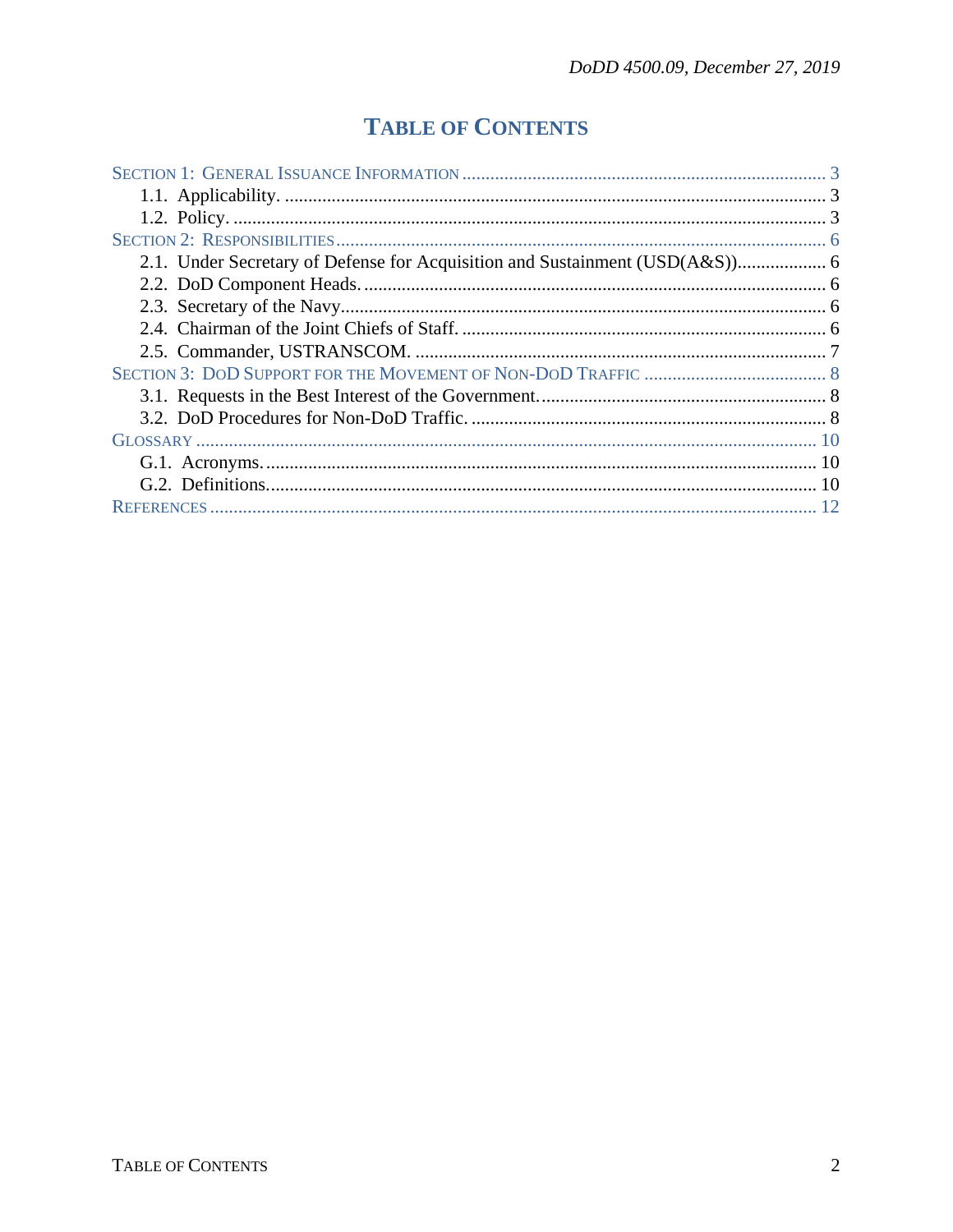## **SECTION 1: GENERAL ISSUANCE INFORMATION**

<span id="page-2-1"></span><span id="page-2-0"></span>**1.1. APPLICABILITY.** This issuance applies to OSD, the Military Departments, the Office of the Chairman of the Joint Chiefs of Staff and the Joint Staff, the Combatant Commands, the Office of the Inspector General of the Department of Defense, the Defense Agencies, the DoD Field Activities, and all other organizational entities within the DoD (referred to collectively in this issuance as the "DoD Components").

<span id="page-2-2"></span>**1.2. POLICY.** It is DoD policy:

a. To support the national defense strategy of the United States with a strong defense transportation system (DTS) that:

(1) Operates within the national transportation system.

(2) Is fully responsive and globally capable of meeting the DoD's personnel and materiel movement requirements across the range of military operations.

(3) Includes an optimum mix of various modes and methods of military and commercial transportation.

(4) Provides streamlined, flexible, and cost-effective transportation service that is responsive to customer needs.

b. To use this issuance to govern conflicts between:

(1) Operational support airlift policies in DoD Instruction (DoDI) 4500.43.

(2) Policies on the use of government aircraft and air travel in DoD Directive (DoDD) 4500.56.

(3) Policies on administrative use of motor vehicles in DoDI 4500.36.

(4) Policies on air passenger management, safety, and quality control of civil air carriers in DoDI 4500.53.

(5) Policy on eligibility to travel on-board aircraft operated by or for the DoD, pursuant to DoDI 4515.13.

c. For DoD shippers to use commercial resources from the DTS to the maximum extent practicable, unless there is a documented negative critical mission impact.

d. To transport DoD cargo by sea only on U.S.-flagged vessels, or vessels that belong to the United States in accordance with Section 2631 of Title 10, U.S.C., also known as the "Military Cargo Preference Act of 1904," except when: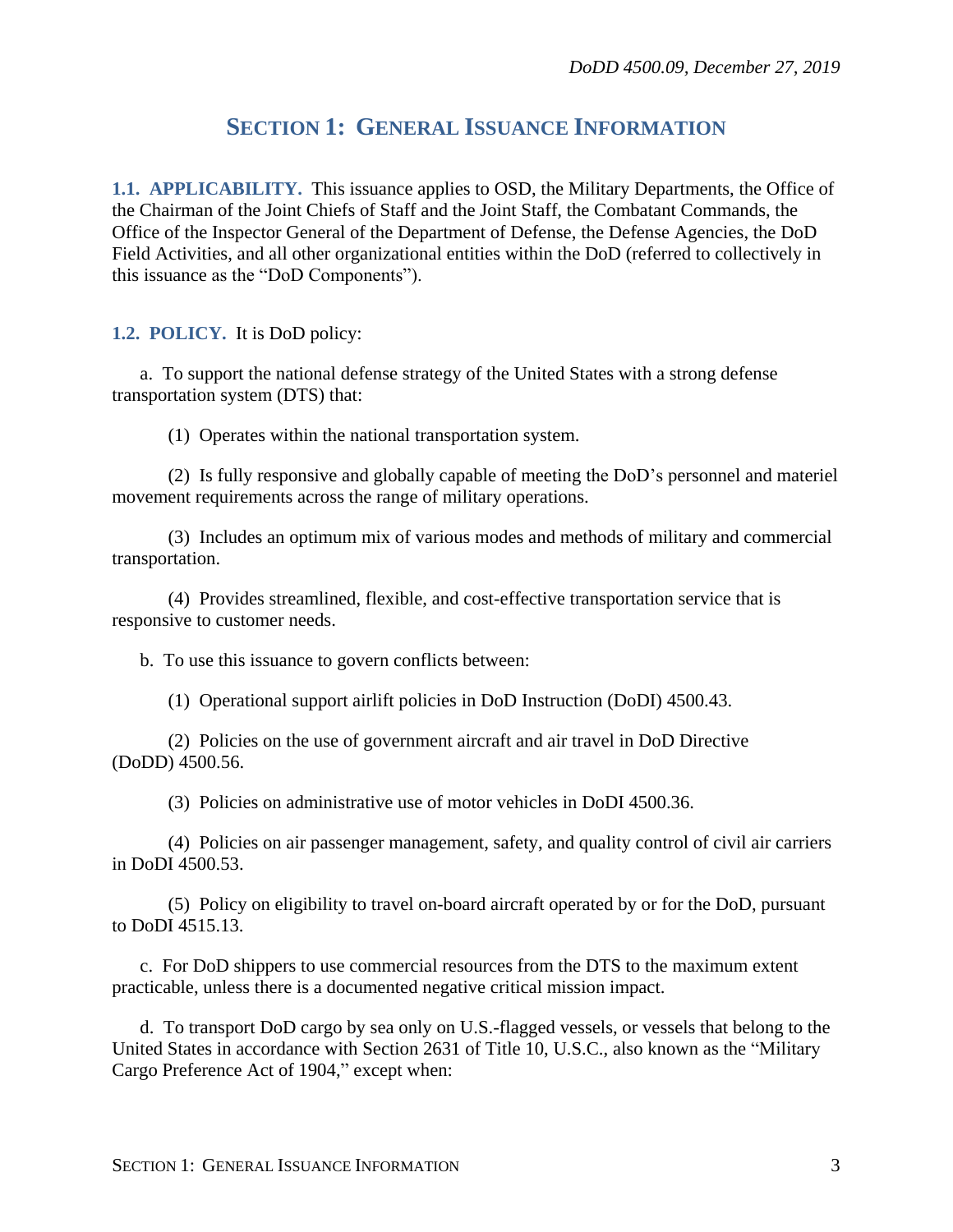(1) U.S.-flagged vessels are not available to meet the cargo requirements.

(2) Rates for such vessels are excessive or otherwise unreasonable pursuant to Subpart 247.5 of the Defense Federal Acquisition Regulation Supplement.

e. To transport Defense Security Cooperation Agency materiel that is grant, credit, or guarantee-funded cargo on U.S.-flagged vessels in accordance with Chapter 7.9 of the Security Assistance Management Manual, unless a waiver has been granted.

f. To use DoD transportation resources for official purposes only.

g. To establish DoD transportation and traffic management programs that foster an environment that promotes competition, industrial preparedness, quality service, and overall readiness.

h. To use the most cost effective commercial transportation resources that meet DoD transportation requirements to the maximum extent practicable unless there is a documented negative critical mission impact.

i. To maintain and operate during peacetime only those DoD-owned or DoD-controlled transportation resources needed for:

(1) DoD emergency, wartime, and anticipated exercise requirements.

(2) Other peacetime forecast requirements that may not reasonably be met with commercial transportation resources.

(3) Essential training for operational personnel.

j. To adhere to the procedures in the Defense Transportation Regulation (DTR) 4500.9-R in determining which cargo, passengers, and personal property are permitted on DoD-owned or DoD-controlled conveyances and on chartered conveyances supporting DoD, except in urgent circumstances.

k. To use intermodal forms of transportation, including American National Standards Institute or International Standards Organization compatible containers to the maximum extent practicable, consistent with military needs as prescribed in DTR 4500.9-R.

l. To acquire common user transportation and related services to meet DoD transportation requirements primarily through USTRANSCOM in accordance with DoDD 5158.04.

m. To use existing procurement instruments for transportation services unless there is a documented negative critical mission impact.

n. To join with other federal agencies to use transportation services procurement instruments negotiated by those agencies when it is beneficial.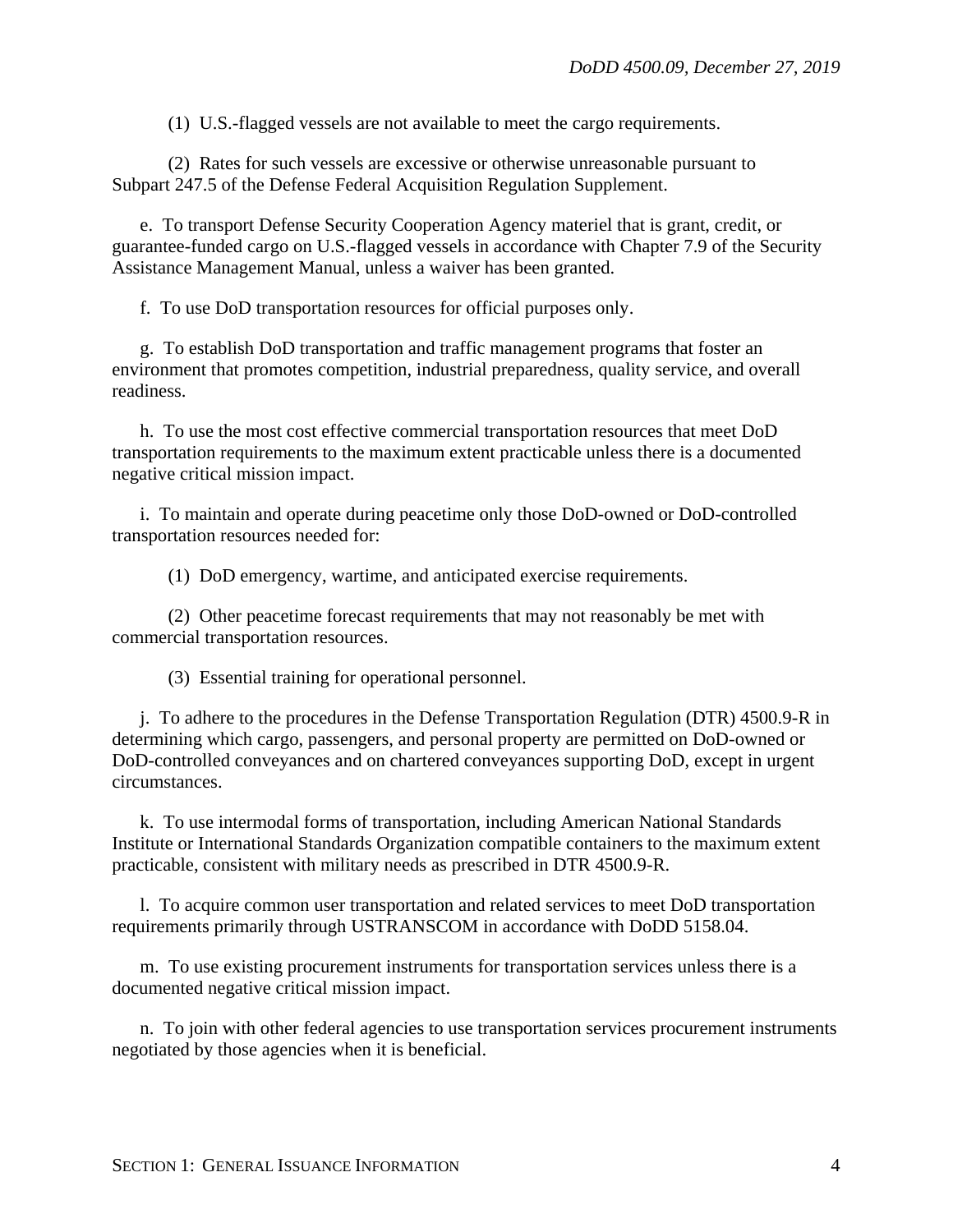o. To cooperate with the GSA in transportation and traffic management matters of mutual interest.

p. To act jointly with the GSA when the GSA and the DoD have mutual interest and common objectives.

q. To use the authority in Section 501 of Title 40, U.S.C., when in the best interests of national security, to exempt DoD from actions taken by the Administrator of GSA for the following:

(1) Policies and methods of procurement and supply of transportation and traffic management.

(2) Procurement and supply of transportation and traffic management functions.

(3) Negotiations with carriers and proceedings involving carriers before federal and State regulatory bodies in transportation and traffic management.

r. To authorize non-DoD use of DoD transportation only:

(1) For DoD-arranged and DoD-provided administrative, logistics, and medical support to the U.S. Department of Agriculture or to the U.S. Public Health Service advisors or inspectors at specific foreign embarkation points.

(2) When the DoD mission is not impaired and movement of traffic is of an emergency, lifesaving nature, or specifically authorized by:

(a) A statute, an acquisition and cross-servicing agreement, or a cooperative military airlift agreement;

(b) An international agreement, in direct support of the DoD mission; or

(c) An agreement with the head of another federal agency pursuant to Sections 1535 and 1536 of Title 31, U.S.C.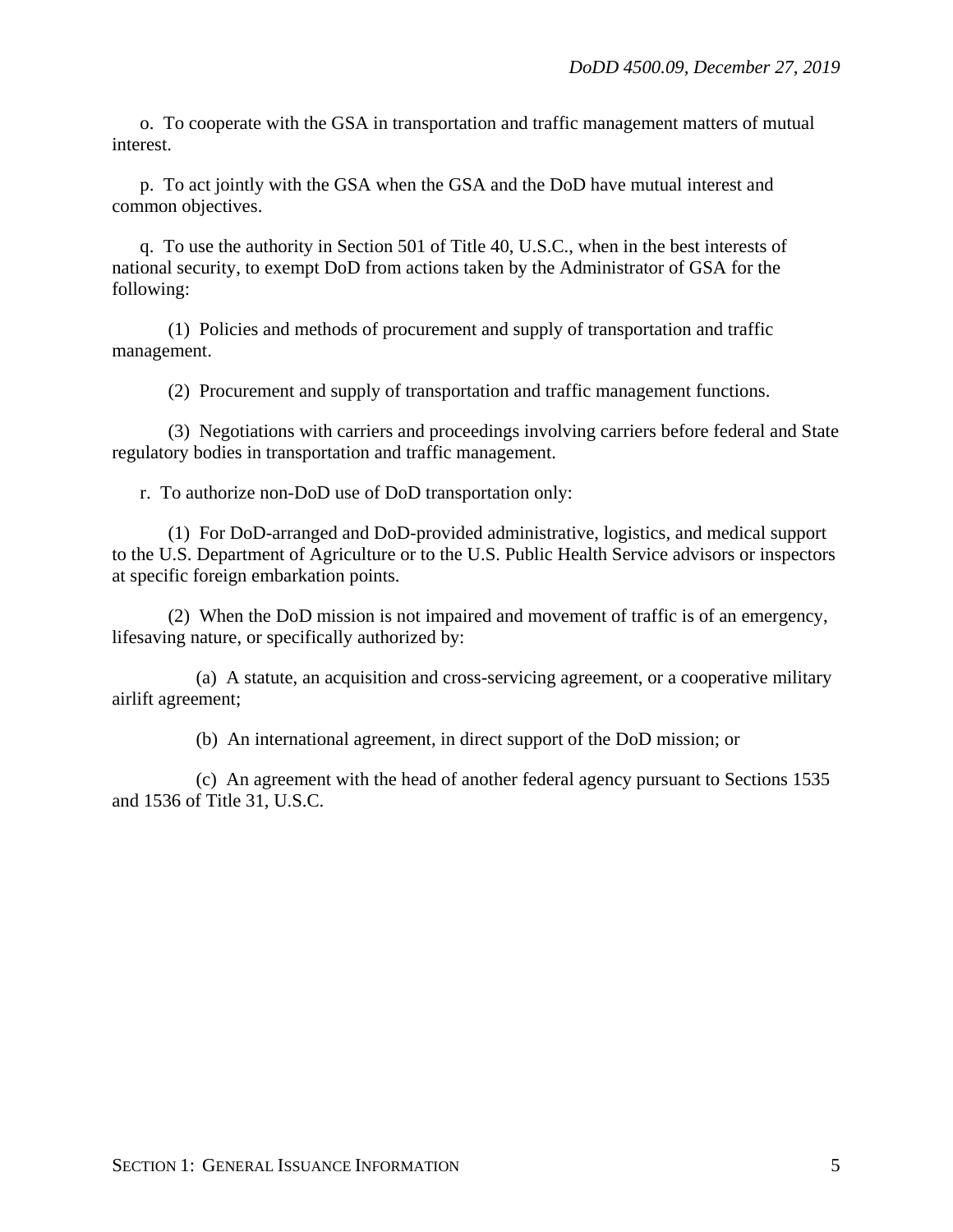### **SECTION 2: RESPONSIBILITIES**

#### <span id="page-5-1"></span><span id="page-5-0"></span>**2.1. UNDER SECRETARY OF DEFENSE FOR ACQUISITION AND SUSTAINMENT (USD(A&S)).** The USD(A&S) will:

a. Establish policy consistent with applicable law and regulations governing transportation and traffic management.

b. Provide guidance to the DoD Components concerning the efficient and effective acquisition and use of DoD and commercial transportation resources and services.

c. Oversee DoD transportation and traffic management in accordance with the authority in DoDD 5134.01 and Section 501 of Title 40, U.S.C.

d. Coordinate with the Secretary of Homeland Security on requests for waivers pursuant to Section 501 of Title 46, U.S.C., of cabotage requirements in Section 55102 of Title 46, U.S.C., (also known as the "Jones Act").

<span id="page-5-2"></span>**2.2. DOD COMPONENT HEADS.** The DoD Component heads will establish implementing procedures in accordance with this issuance.

<span id="page-5-3"></span>**2.3. SECRETARY OF THE NAVY.** In addition to the responsibilities in Paragraph 2.2., the Secretary of the Navy:

a. Will act for the Secretary of Defense and exercise the powers of the Secretary of Defense only on matters pertaining to requests for waiver pursuant to Section 501 of Title 46, U.S.C., for the carriage of DoD cargo aboard government-owned and commercial vessels in the DTS.

b. May delegate to the Commander, Military Sealift Command, the authority to approve waivers pursuant to Section 501 of Title 46, U.S.C., for the carriage of DoD cargo aboard government-owned and commercial vessels in the DTS.

c. Will refer all other requests for waiver pursuant to Section 501 of Title 46, U.S.C., to the USD(A&S) for further coordination with the Secretary of Homeland Security.

<span id="page-5-4"></span>**2.4. CHAIRMAN OF THE JOINT CHIEFS OF STAFF.** In addition to the responsibilities in Paragraph 2.2., the Chairman of the Joint Chiefs of Staff will:

a. Identify requirements to the USTRANSCOM Joint Deployment and Distribution Coordinator.

b. Prescribe a transportation movement priority system.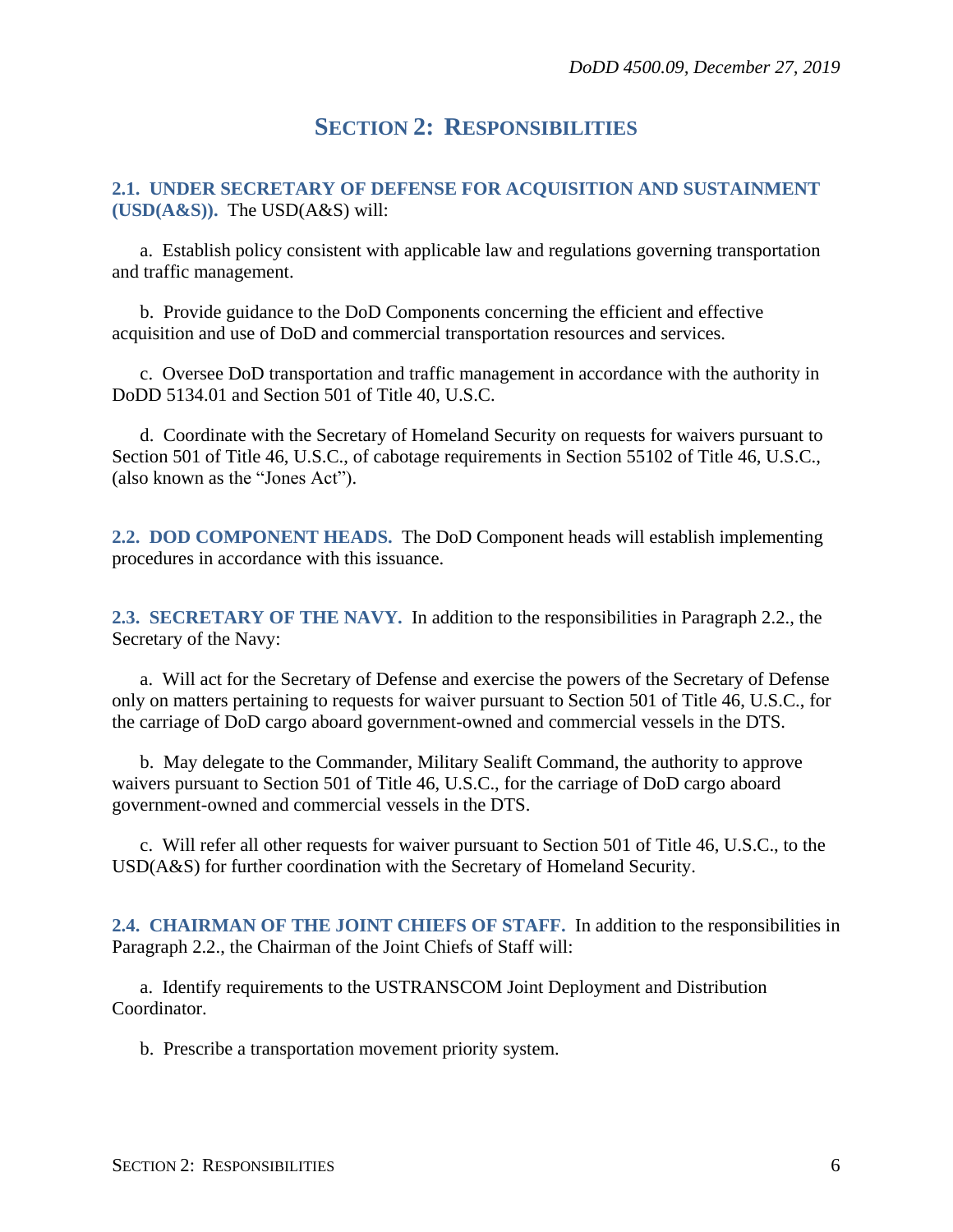c. Establish a joint transportation board to analyze courses of actions and provide recommendations when requirements exceed transportation system capability.

<span id="page-6-0"></span>**2.5. COMMANDER, USTRANSCOM.** In addition to the responsibilities in Paragraph 2.2., the Commander, USTRANSCOM:

a. Will serve as the DoD single manager for transportation for other than Service-unique or theater-assigned assets and provide:

(1) Common-user and commercial air, land, and sea transportation.

(2) Terminal management.

(3) Aerial refueling to support the global deployment, employment, sustainment, and redeployment of U.S. forces.

b. Will plan, allocate, route, schedule, and track assets to meet validated joint force commander deployment and distribution requirements.

c. Will develop, publish, and maintain the DTR 4500.9-R.

d. Is designated as the DoD single manager for the Customs and Border Clearance Program with delegated authority to enter into interagency agreements and arrangements.

e. Is hereby designated as the primary commander responsible for the transportation-oriented elements of strategic mobility planning and operations and for maintaining associated systems.

f. Will plan worldwide strategic mobility (deliberate and execution), deployment-related automated data processing systems integration, and centralized traffic management.

g. Will coordinate changes and updates to DTR 4500.9-R with the Deputy Assistant Secretary of Defense for Logistics, the Secretaries of the Military Departments, and, as appropriate, Joint Staff and Defense Logistics Agency representatives.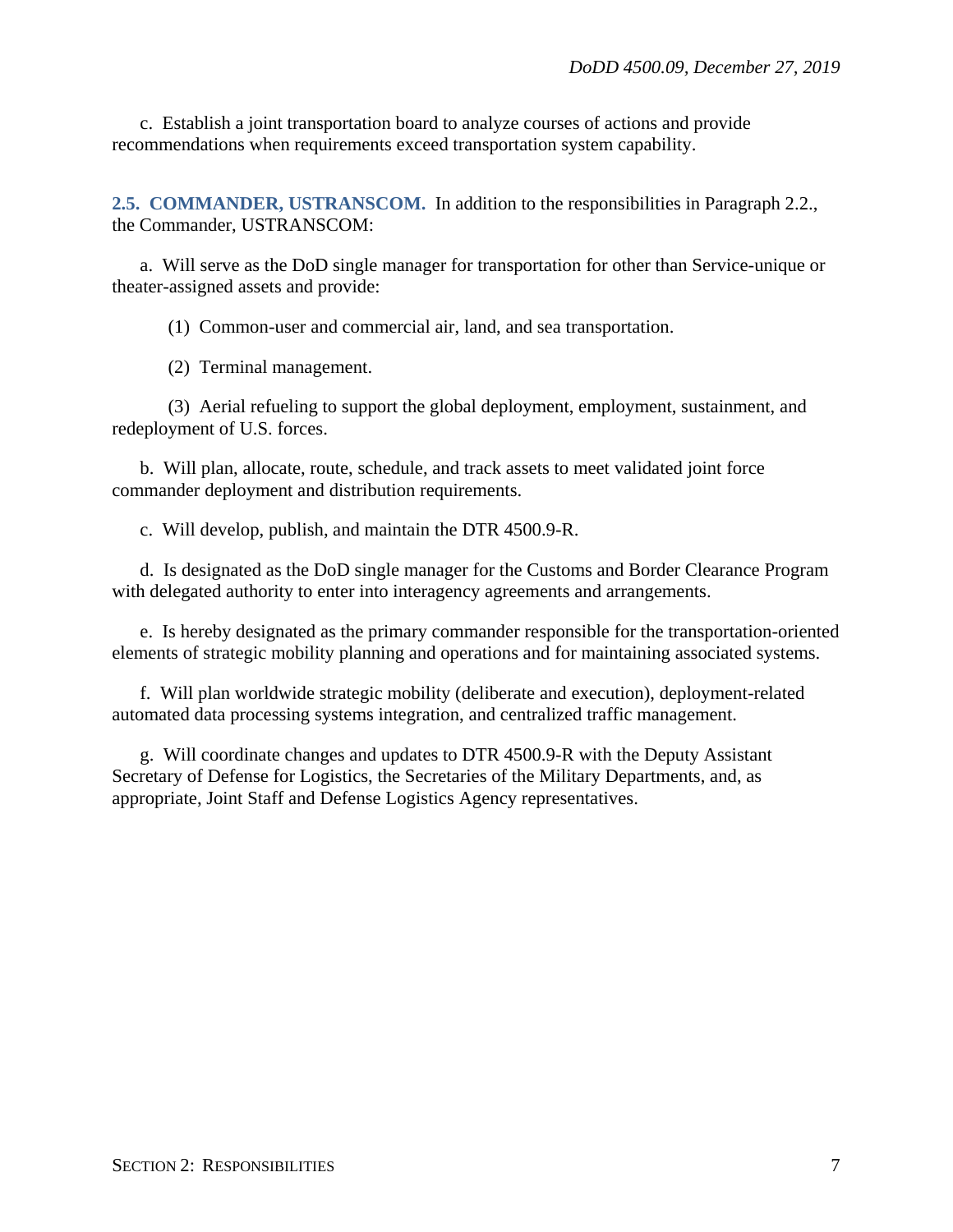## <span id="page-7-0"></span>**SECTION 3: DOD SUPPORT FOR THE MOVEMENT OF NON-DOD TRAFFIC**

### <span id="page-7-1"></span>**3.1. REQUESTS IN THE BEST INTEREST OF THE GOVERNMENT.**

a. Non-DoD entities may use DoD transportation resources for the movement of non-DoD traffic when doing so is in the best interest of the Federal Government.

b. Federal departments and agencies may request DoD transportation when commercial transportation is not available or, for specified reasons, is not capable of satisfying the movement requirement.

c. When use of DoD transportation is approved, the U.S. Government agency, non-U.S. Government agency, or private individuals will provide reimbursement to DoD for transportation in accordance with Volumes 11A and 11B of DoD 7000.14-R.

d. To determine the costs for a request to use DoD transportation for the movement of non-DoD traffic, DoD Components will:

(1) Construct rates in accordance with DoDI 6000.11 to recover specific costs based on the type of department or agency supported.

(2) Construct non-DoD U.S. Government rates that recover costs and offset expenses from appropriated funds such as military and civilian pay or funded fringe benefit costs, and recover other significant costs such as the cost of fuel or landing fees.

(3) Construct non-U.S. Government rates that recover the full cost of operation including costs charged to other federal departments and agencies, plus miscellaneous costs, as provided in DoD 7000.14-R.

(4) Use specific rates or surcharges when provided by transportation operating agencies.

(5) Construct reimbursement for the transportation of foreign military sales materiels in accordance with DoD 7000.14-R.

#### <span id="page-7-2"></span>**3.2. DOD PROCEDURES FOR NON-DOD TRAFFIC.**

a. DoD Components will process requests for the use of DoD transportation to move non-DoD traffic and refer:

(1) Requests for patient movement to the Global Patient Movement Requirements Center for disposition in accordance with DoDI 6000.11.

(2) Requests to the DoD Component with approval authority as specified in DoDI 4515.13.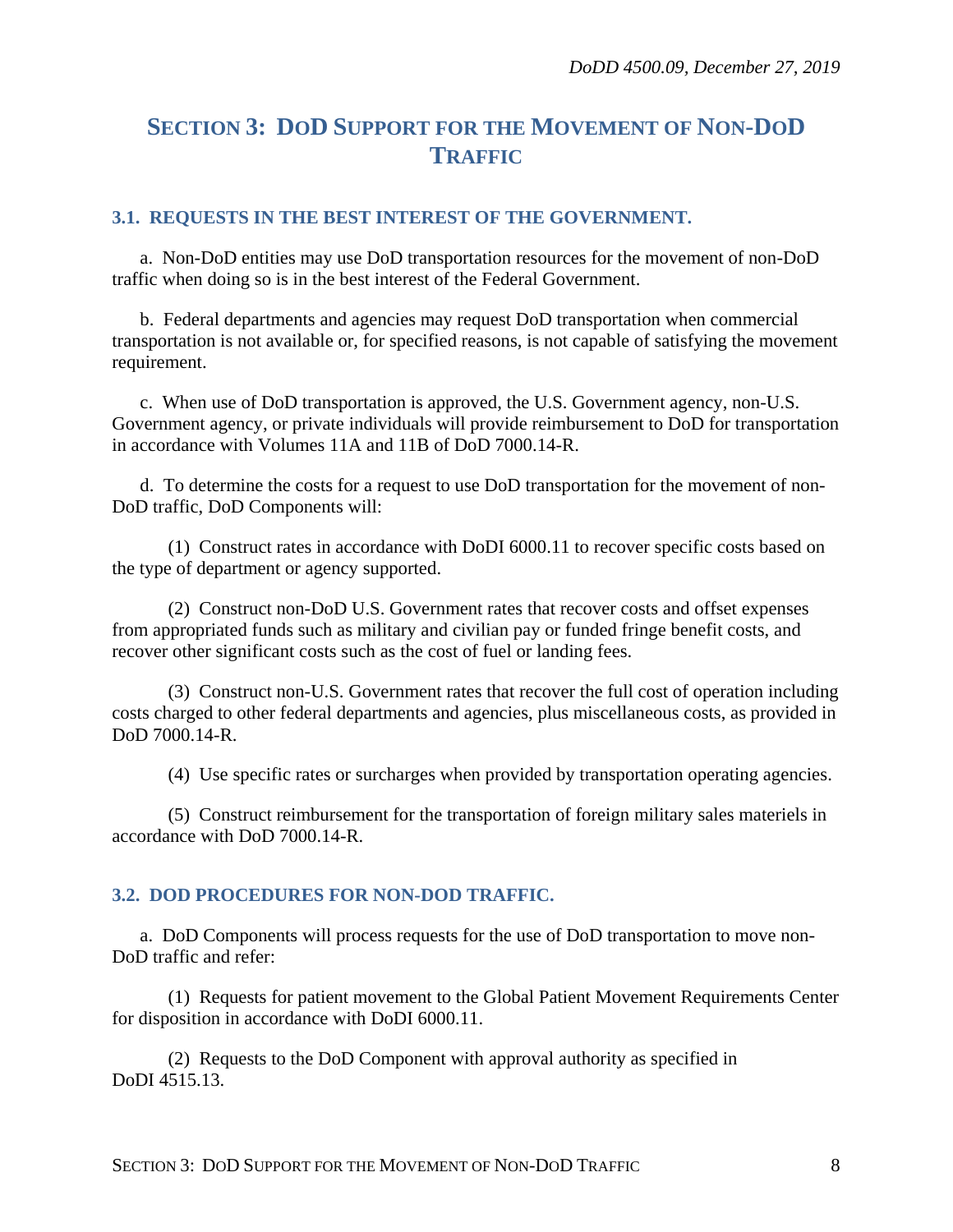(3) Other requests not covered in Paragraphs 3.2a.(1) and 3.2a.(2) to the Deputy Assistant Secretary of Defense for Logistics.

b. When DoD transportation has been authorized to move non-DoD traffic, the organization requesting the transportation will provide the documents required for:

(1) Customs, immigration, import, and export processes, including export authorizations:

(a) By the Department of State for defense articles controlled for export under the International Traffic in Arms Regulations in Parts 120 through 130 of Title 22, Code of Federal Regulations.

(b) From the Department of Commerce for dual use items and munitions articles controlled for export under the Export Administration Regulations in Parts 730 through 774 of Title 15, Code of Federal Regulations.

(2) International travel and transportation requirements.

c. When DoD support is approved for the U.S. Department of Agriculture, the U.S. Public Health Service advisors, or inspectors at specific foreign embarkation points, DoD Components will:

(1) Embark retrograde DoD cargo only with official clearance certification or free pratique authorization by a certified quarantine inspector.

(2) Arrange retrograde movement of foreign equipment for repair and return on a spaceavailable, reimbursable basis.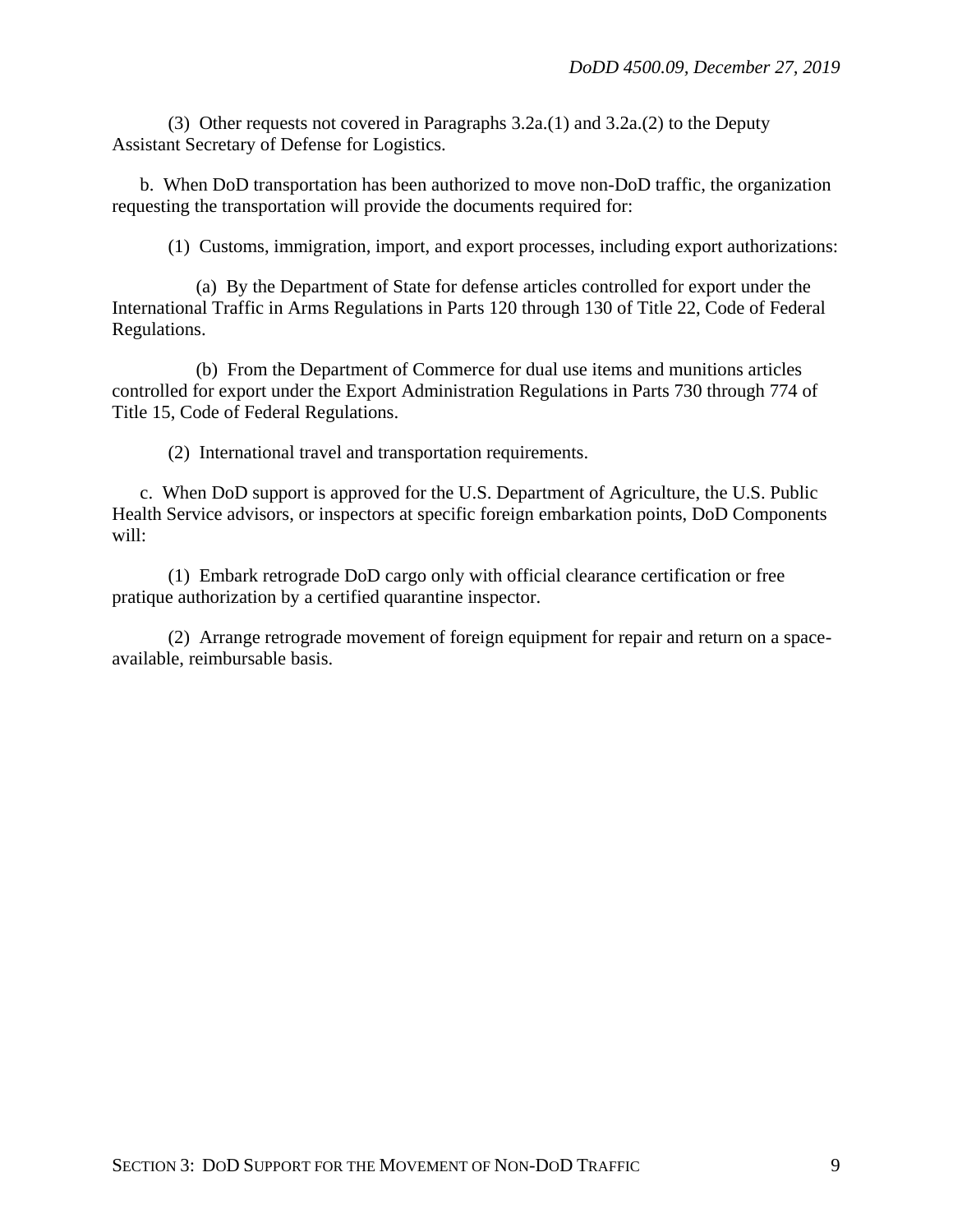### **GLOSSARY**

#### <span id="page-9-1"></span><span id="page-9-0"></span>**G.1. ACRONYMS.**

| DoD directive                                              |
|------------------------------------------------------------|
| DoD instruction                                            |
| <b>Defense Transportation Regulation</b>                   |
| defense transportation system                              |
| <b>General Services Administration</b>                     |
| <b>United States Code</b>                                  |
| Under Secretary of Defense for Acquisition and Sustainment |
| <b>United States Transportation Command</b>                |
|                                                            |

<span id="page-9-2"></span>**G.2. DEFINITIONS.** These terms and their definitions are for the purposes of this issuance.

**cabotage.** A term of maritime law that refers to transit of a vessel along the coast of a nation for the purpose of trade from one port to another within the territorial limits of that nation. Usually, this is regulated by the national law of the host nation. The terms coastal trade or coastal trading are more commonly used now instead of cabotage.

**DTS.** The portion of the worldwide transportation infrastructure that supports DoD transportation needs in peace and war.

DTS consists of two major elements: military and commercial resources. These resources include aircraft, assets, services, and systems organic to, contracted for, or controlled by the DoD. DoD's infrastructure, including ports, airlift, sealift, railway, highway, in-transit visibility, information management systems, customs, and traffic management that the DoD maintains and exercises in peacetime, is a vital element of the DoD's capability to project power worldwide. It provides for responsive force projection and a seamless transition between peacetime and wartime operations.

**free pratique.** A license given to a ship to enter a port after assuring governing authorities that the ship is free from contagious disease.

**non-DoD entities.** Non-governmental organizations, commercial activities, and other government agencies, including foreign governments.

**shipper.** A Military Service or agency activity (including the contract administration or purchasing office for vendors) or vendor that originates shipments. It plans, assembles, consolidates, documents, and arranges materiel movement.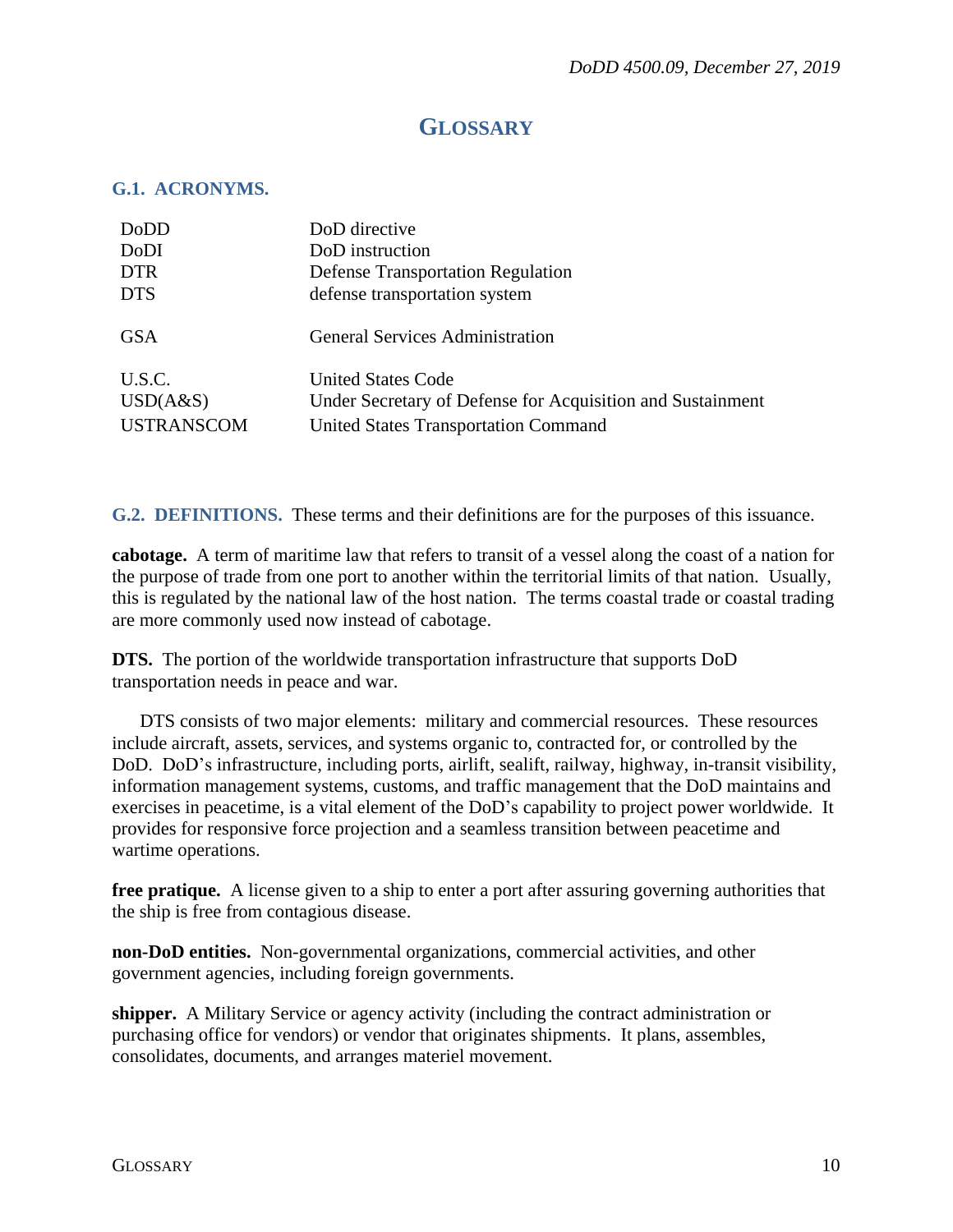**traffic.** Cargo, personal property, mail, passengers, patients, security courier material, accompanied baggage, and human remains.

**traffic management.** The direction, control, and supervision of all functions related to the procurement and use of freight and passenger transportation services, and the movement of a member or employee's personal property.